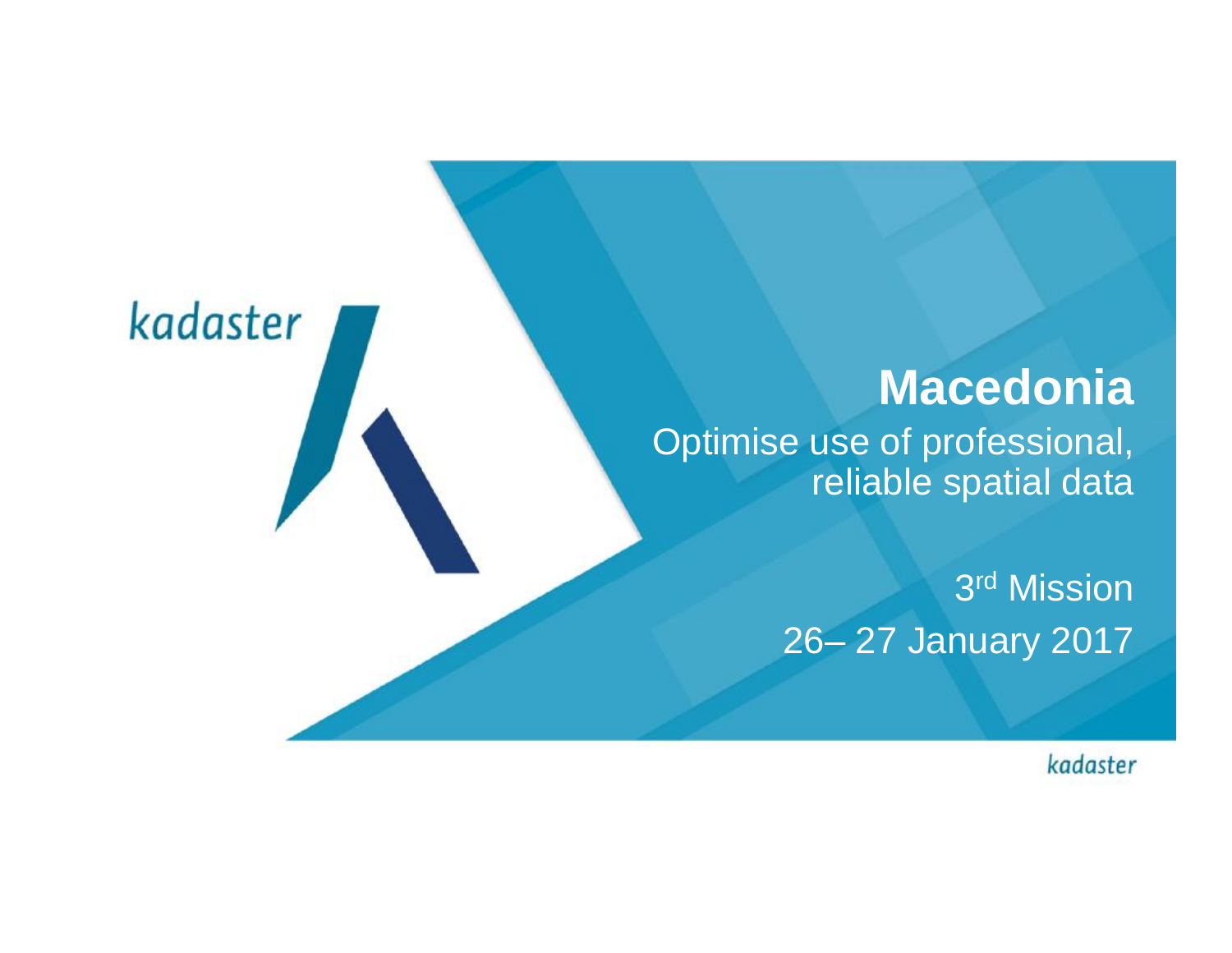#### **Optimise use of professional, reliable spatial data in Macedonia**





**Funded by RVO MAG 16 MK 01**

2 | **Macedonia – Optimise the use of professional and reliable spatial data**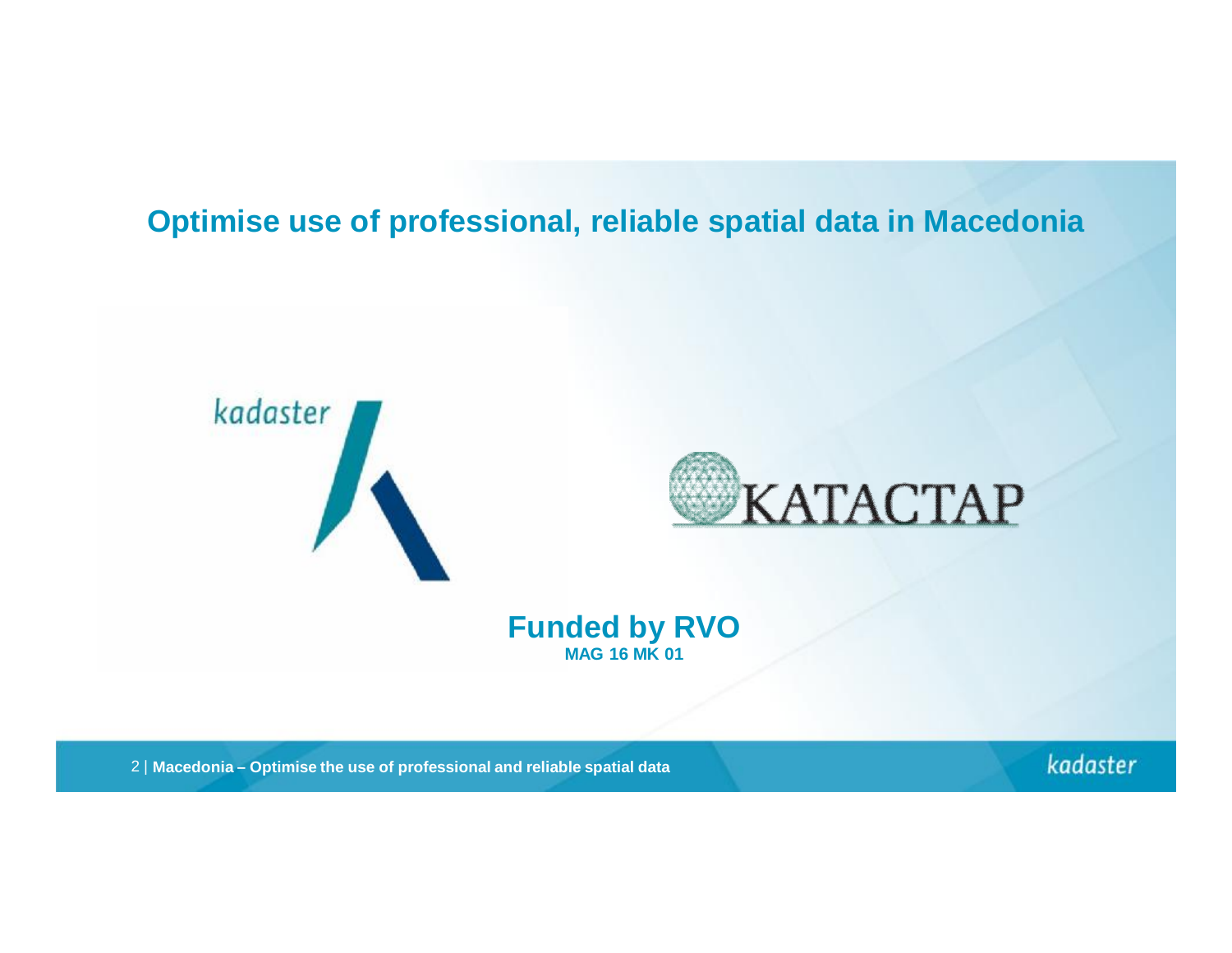

### **Team**

- § Ms Paula Dijkstra Project Manager (Kadaster)
- § Mr Dorus Kruse NSDI Product Manager (Kadaster)
- § Mr Jandirk Bulens Spatial Data Expert (Alterra)
- § Mr Jeroen Hogeboom Young Professional on NSDI (Kadaster)
- § Mr Haico van der Vegt Sr Advisor Topography / NSDI (Kadaster)



§ Mr Alex de Jonge – Young Professional on Topographical Maps (Kadaster)

3 | **Macedonia – Optimise the use of professional and reliable spatial data**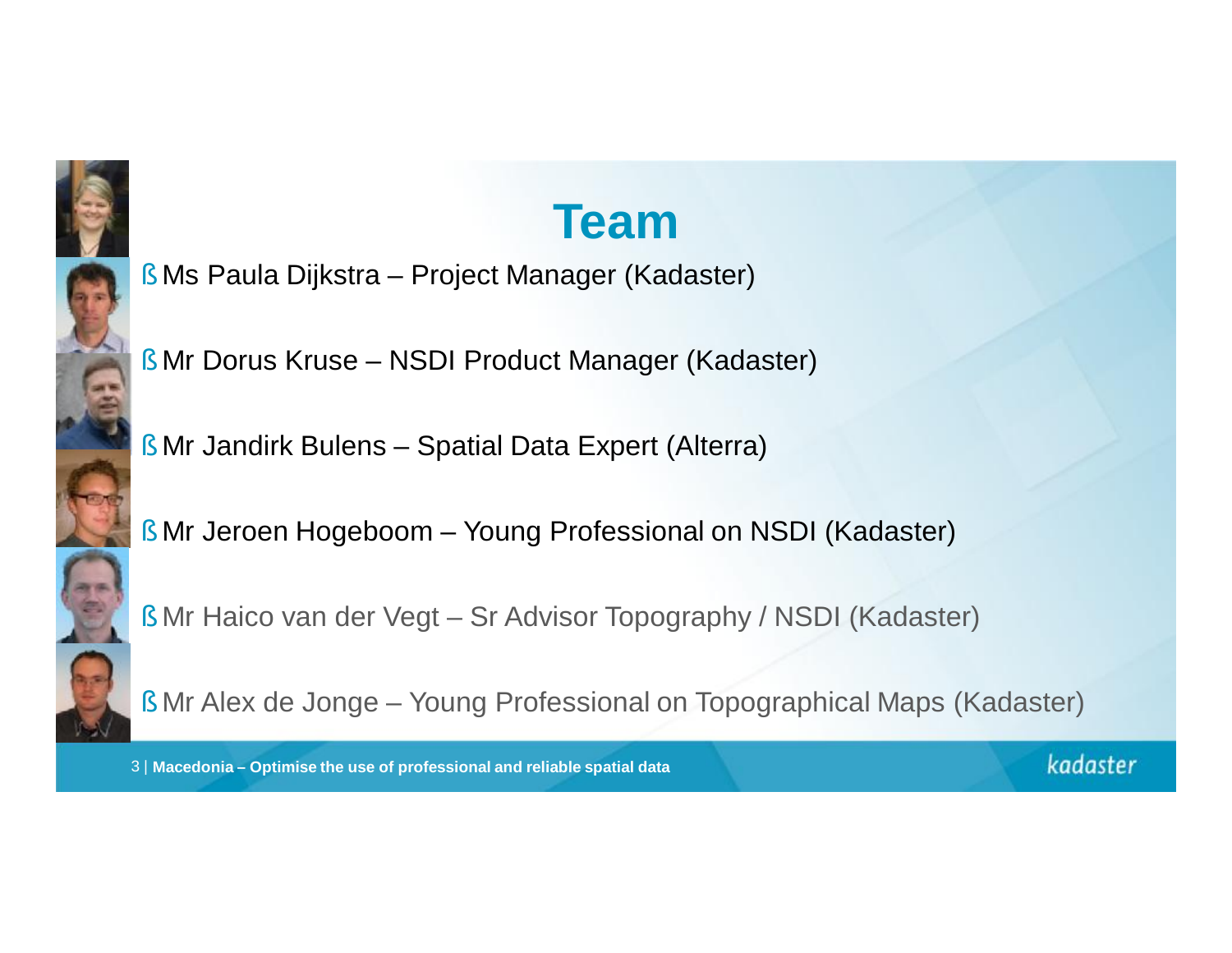# **Planning**

|              | Description                                                                                                                                                                                                                                                                                                                                                                          | Deliverable                                                                                              | Planning           | May | <b>July</b> | <b>August</b> | Septembe | October | November December January |  | Fabruary |
|--------------|--------------------------------------------------------------------------------------------------------------------------------------------------------------------------------------------------------------------------------------------------------------------------------------------------------------------------------------------------------------------------------------|----------------------------------------------------------------------------------------------------------|--------------------|-----|-------------|---------------|----------|---------|---------------------------|--|----------|
|              | Result 1: NSDI: Update of the Strategy                                                                                                                                                                                                                                                                                                                                               |                                                                                                          |                    |     |             |               |          |         |                           |  |          |
| Activity 1.1 | SWOT Analysis of legal, technical, institutional, financial<br>setting of the NSDI.<br>Output: Report on SWOT Analysis                                                                                                                                                                                                                                                               | Report SWOT<br>Analysis                                                                                  | Mission 1 - 3 days |     |             |               |          |         |                           |  |          |
| Activity 1.2 | Workshops with stakeholders to (re)define strategic mission<br>and vision.<br>Output will be a report of the workshop<br>Combined mission with activity 1.2, 1.3 & 2.2                                                                                                                                                                                                               | Report of the<br>workshop                                                                                | Mission 2 - 4 days |     |             |               |          |         |                           |  |          |
| Activity 1.3 | Assistance to develop strategy plan and road map.<br>Output will be draft NSDI strategy report written by the parties report<br>involved.<br>Combined mission with activity 12, 13 & 22                                                                                                                                                                                              | Draft NSDI strategy                                                                                      | Mission 2 - 4 days |     |             |               |          |         |                           |  |          |
| Activity 1.4 | Present and adopt strategy plan and road map to<br>stakeholders. Output will be final NSDI strategy report written.<br>by AREC and a report of the presentation to the stakeholders<br>written executing party (PD: is Kadaster).                                                                                                                                                    | Final NSDI strategy<br>report written by<br>AREC<br>Report of the<br>presentation to the<br>stakeholders | Mission 3 - 3 days |     |             |               |          |         |                           |  |          |
|              | Result 2: Updating and automate the production of the<br>Topographical Map                                                                                                                                                                                                                                                                                                           |                                                                                                          |                    |     |             |               |          |         |                           |  |          |
| Activity 2.1 | Visit to the Netherlands to understand and learn the<br>production procedures of the topographic map.<br>Output will be a visit report written by AREC and executing<br>party including the lessons learned and recommendations.                                                                                                                                                     | Report visit including Visit<br>the lessons learned<br>and recommendations                               |                    |     |             |               |          |         |                           |  |          |
| Activity 2.2 | Workshop on the potential tools and technologies and<br>discussions about the feasible options for AREC to deliver a<br>strategy Report with recommendations of tools and<br>technologies within the institutional, technological and legal<br>framework.<br>Output will be a strategy report written by AREC and executing<br>party.<br>Combined mission with activity 12, 13 & 2.2 | Strategy report                                                                                          | Mission 2 - 4 days |     |             |               |          |         |                           |  |          |

4 | **Macedonia – Optimise the use of professional and reliable spatial data**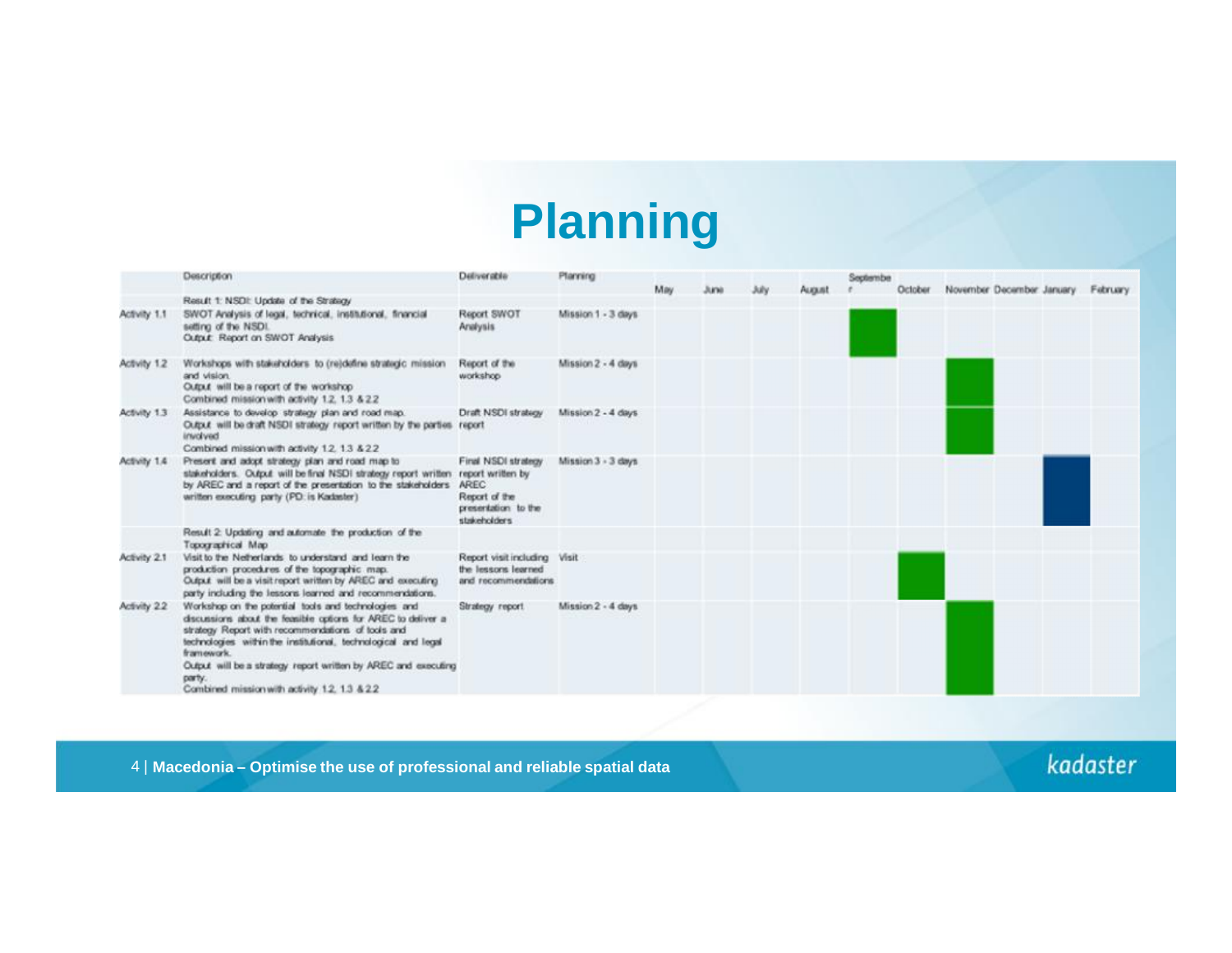# **Deliverables – NSDI (R1)**

| No.                 | <b>Deliverable</b>                             | <b>Deadline</b>           | <b>Responsible</b>         |
|---------------------|------------------------------------------------|---------------------------|----------------------------|
| <b>Activity 1.1</b> | <b>Report SWOT Analysis</b>                    | <b>Last day Mission 1</b> | <b>AREC &amp; Kadaster</b> |
| <b>Activity 1.2</b> | Report of the workshop                         | <b>Last day Mission 2</b> | <b>AREC &amp; Kadaster</b> |
| <b>Activity 1.3</b> | <b>Draft NSDI strategy report</b>              | 1 week after Mission 2    | <b>AREC &amp; Kadaster</b> |
| <b>Activity 1.4</b> | Final NSDI strategy report written by AREC     | December 2016             | <b>AREC</b>                |
| <b>Activity 1.4</b> | Report of the presentation to the stakeholders | 1 week after Mission 3    | Kadaster                   |

5 | **Macedonia – Optimise the use of professional and reliable spatial data**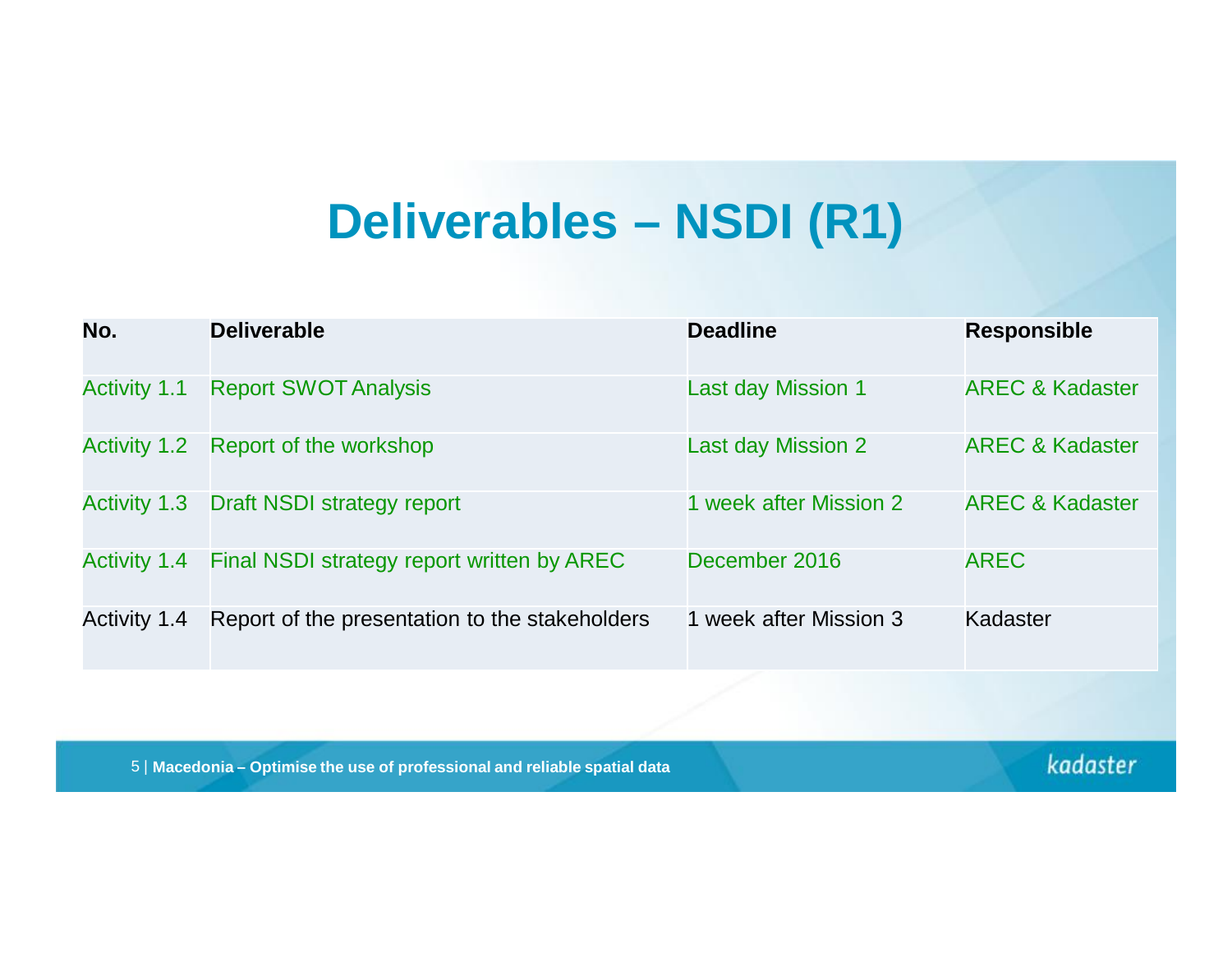## **Target Achieved!**



 $\Gamma$ 

**NSDI Strategy** of Republic of Macedonia for the period 2017-2019



December, 2016



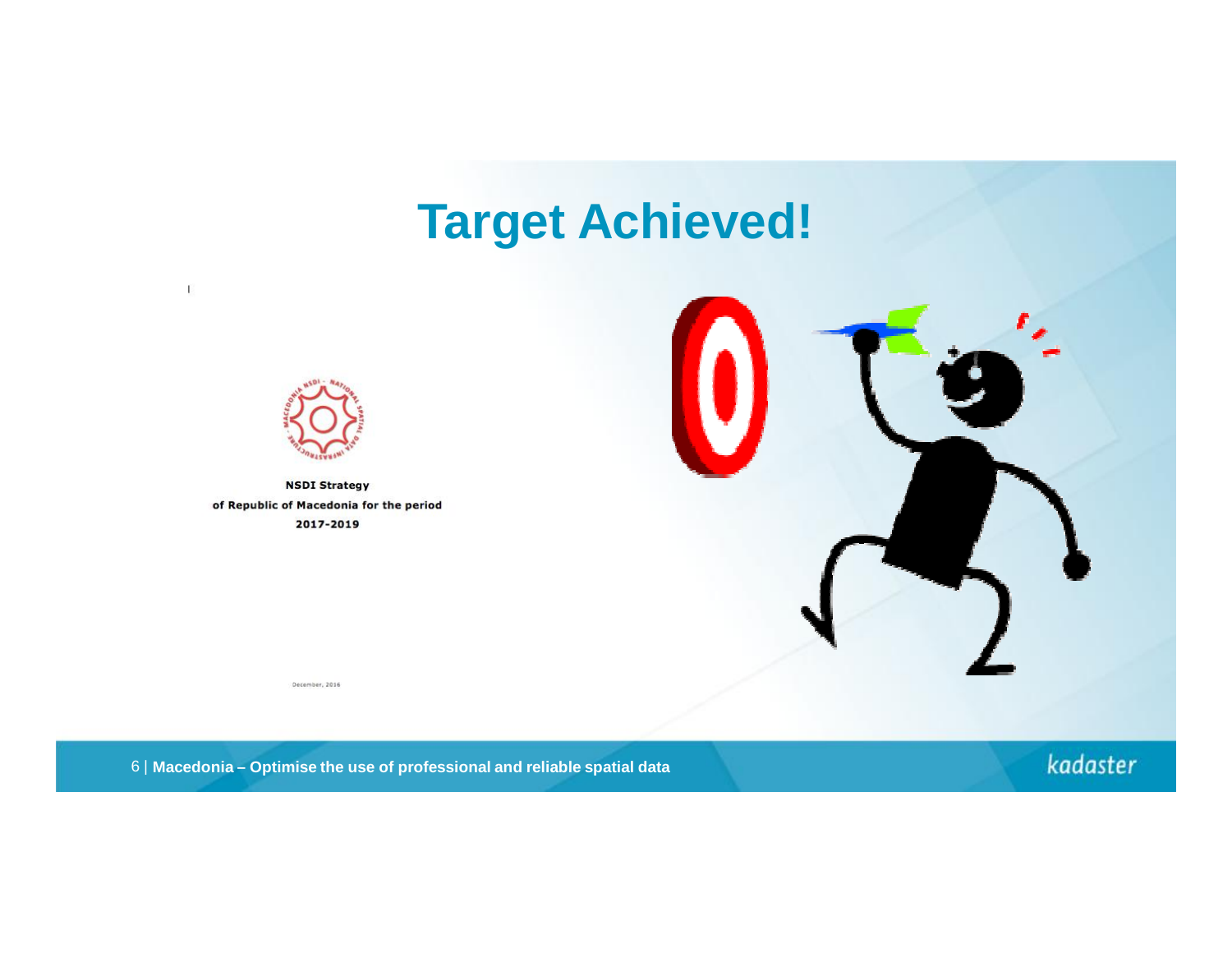# **Well done!**

- In 4 months time a whole new strategy
- Shared sense of urgency with the stakeholders
- Involvement of the stakeholders in drafting the new strategy
- A strong foundation for the coming years to achieve the NSDI ambitions

7 | **Macedonia – Optimise the use of professional and reliable spatial data**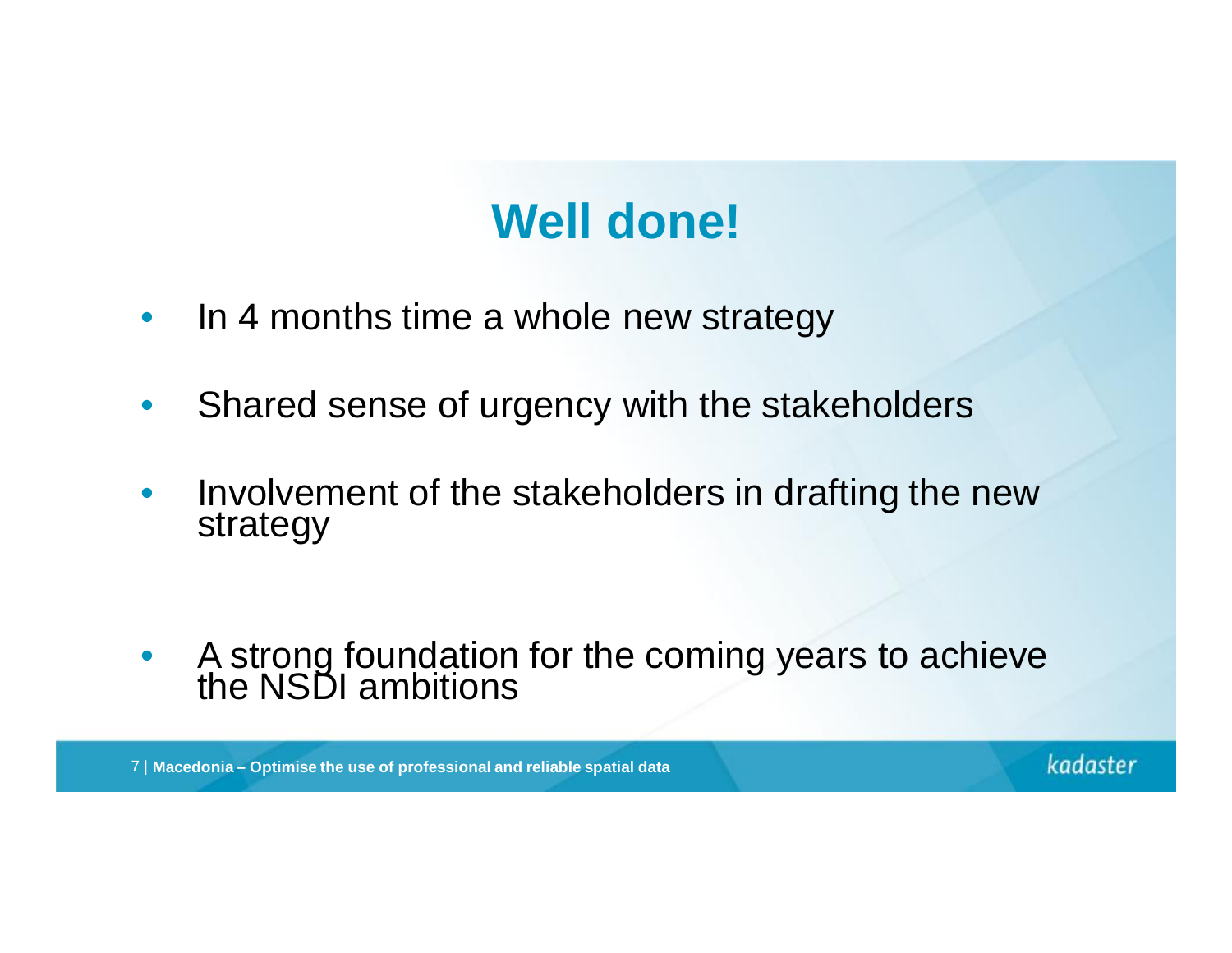# **Agenda – Mission 3**

**Thursday** 

- Update strategy status (process, stakeholders, document)
- Preparation NSDI Promotion Event
- Risk Analysis and Prioritizing with MoSCoW method

#### Friday

- **NSDI Promotion Event**
- Press Conference
- Follow-up actions
- Conclusions project & Wrap-up

8 | **Macedonia – Optimise the use of professional and reliable spatial data**

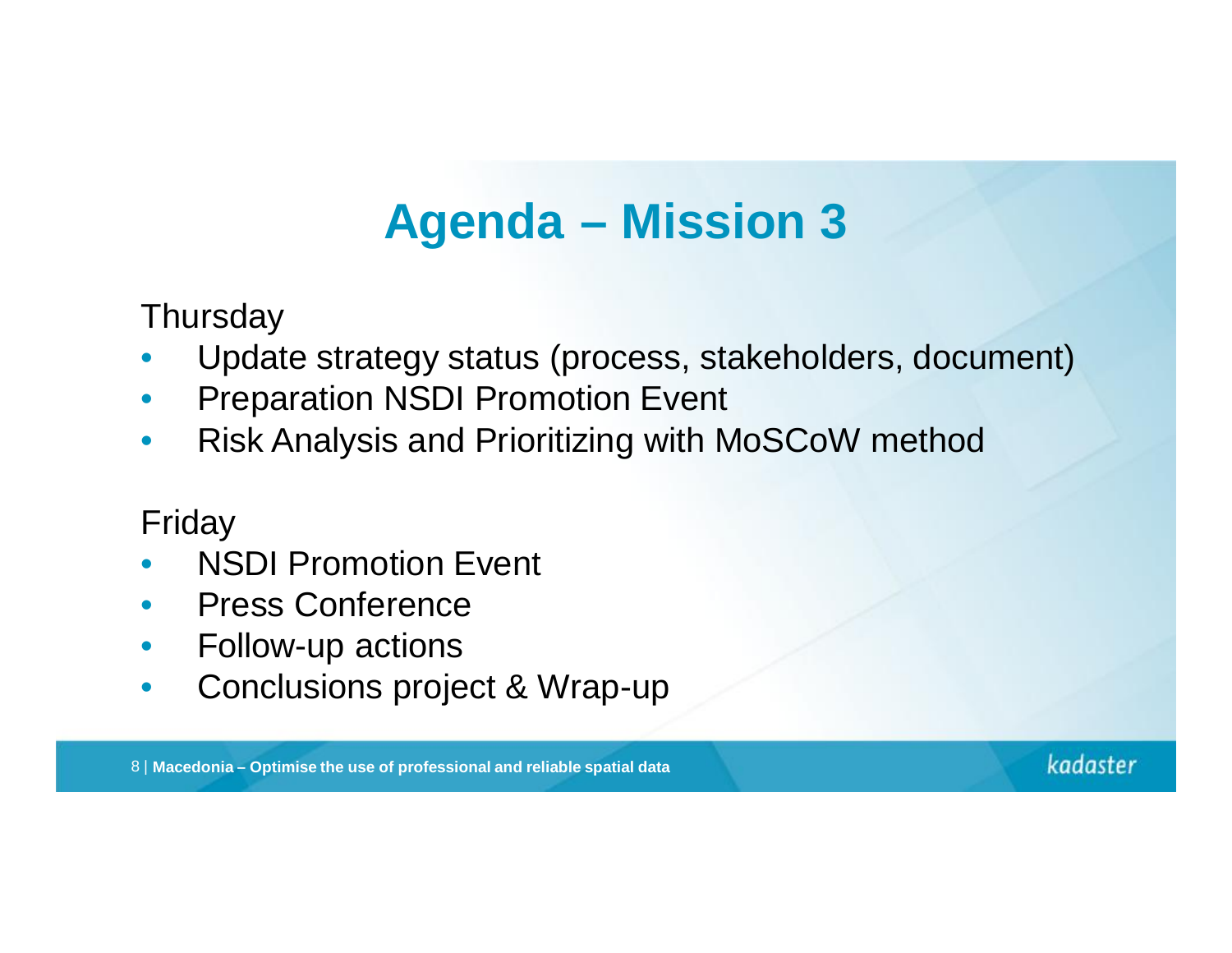### **Update strategy status**

- Version 0.3
	- Includes input NSDI stakeholders
	- Reviewed by Dutch team
- Version 0.4 / Final version
	- Status?
	- Input AREC
	- Input Stakeholders?

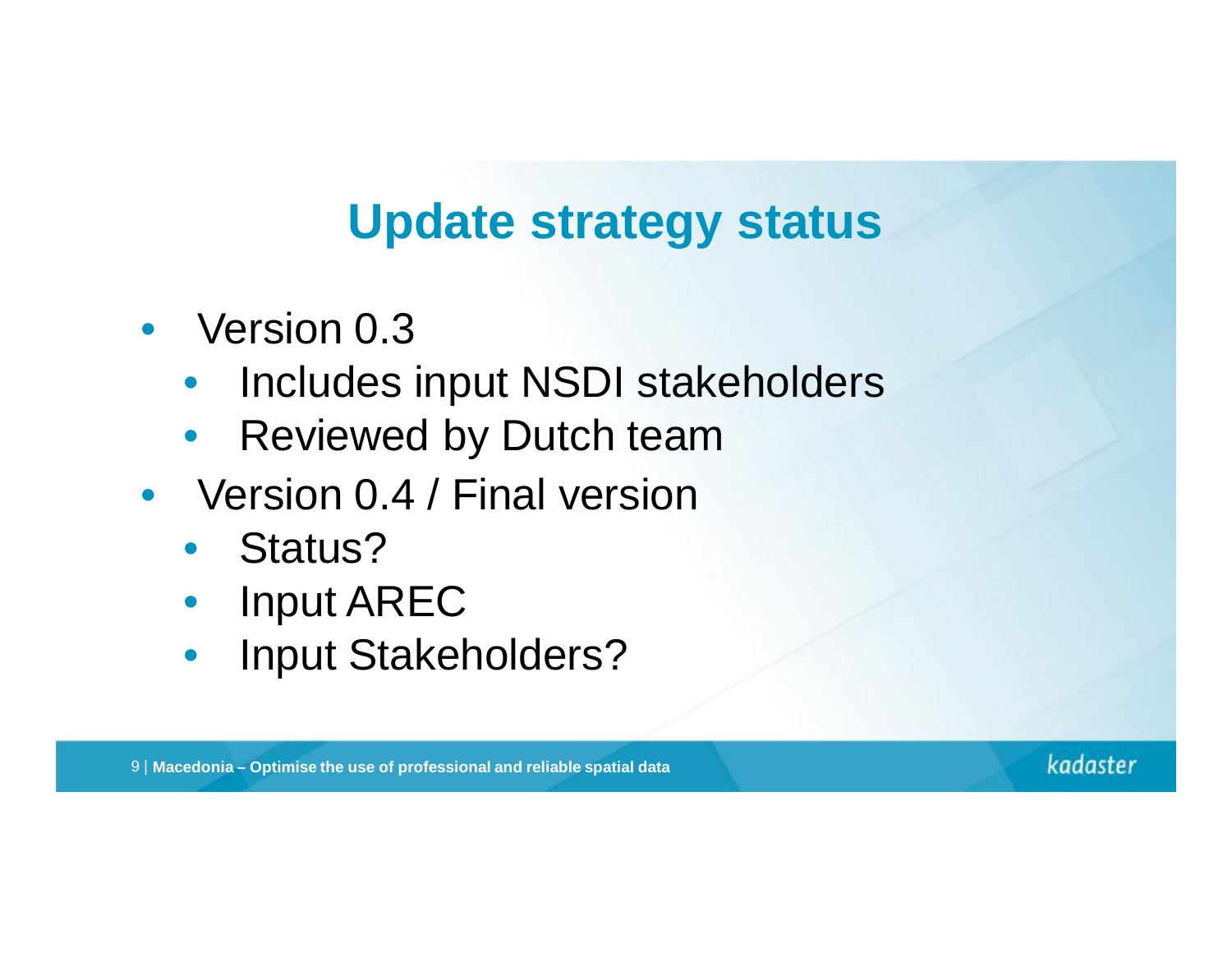# **Preparation NSDI Promotion Event**

- Presentation DG
- **Presentation Dutch Embassy**
- Presentation Kadaster updating process
	- SWOT
	- Disney
	- Workshop
	- Edit process
	- MoSCoW
- Presentation AREC new strategy

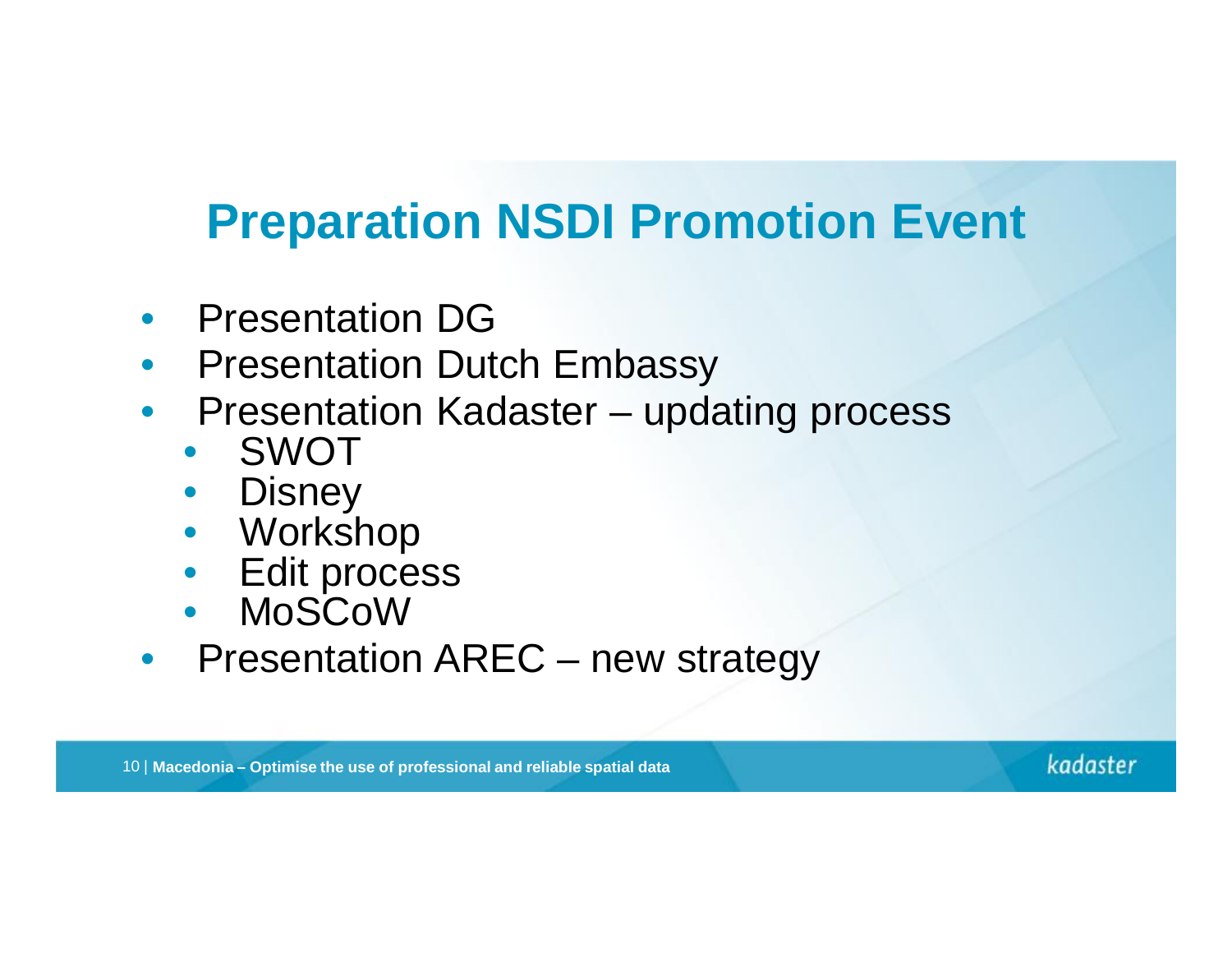#### **Risk Analysis and Prioritizing with MoSCoW method**

#### What are the consequences if actions are not taken or if the required resources are not available?

#### MoSCoW

11 | **Macedonia – Optimise the use of professional and reliable spatial data**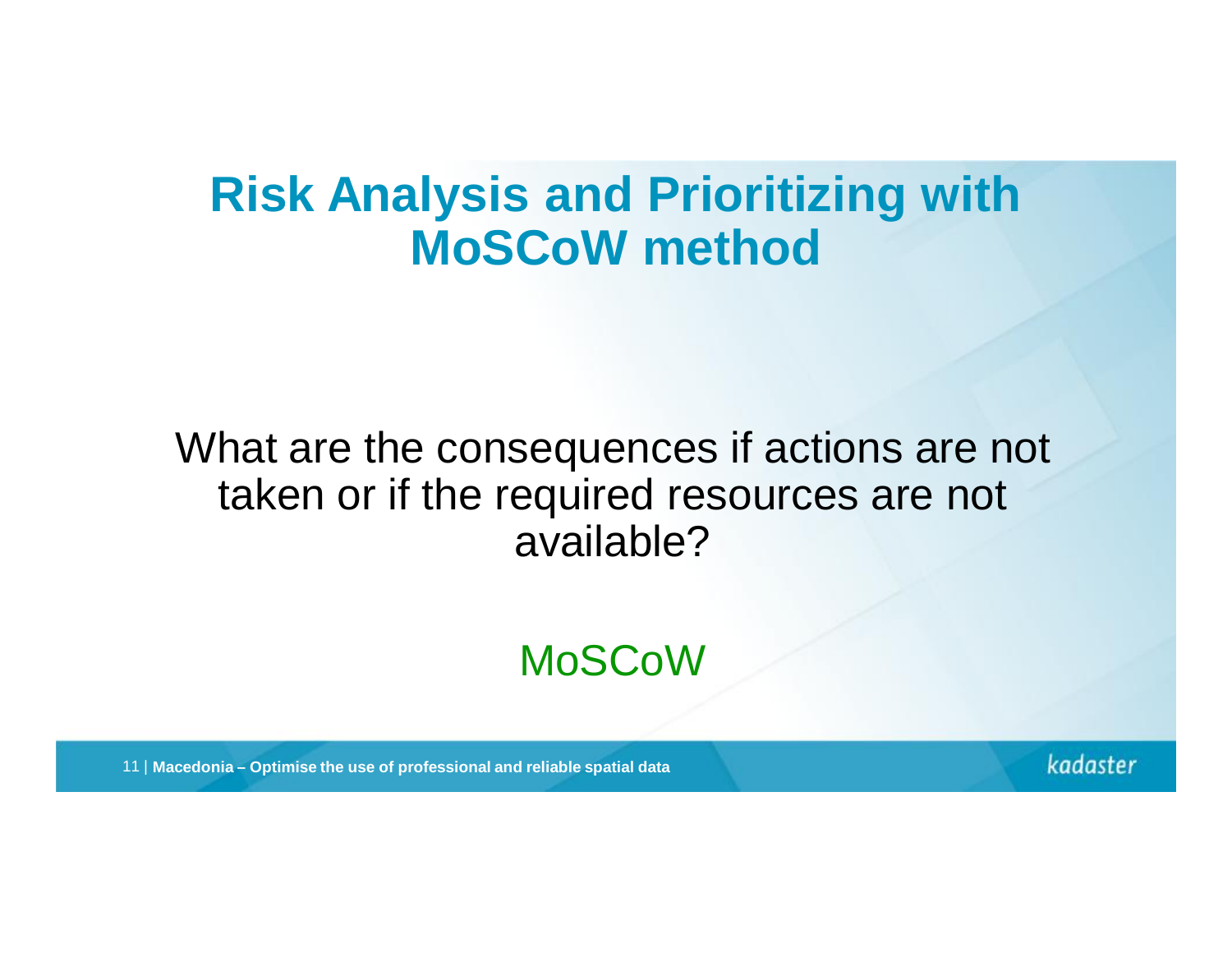# **Observations**

- (No) Difference budget development and maintenance NSDI
- No detailed break-down of IT budget
- Unclear spread of the budget over the 3 years (annually / at start)
- Budget division from central government and / or NSDI stakeholders?

12 | **Macedonia – Optimise the use of professional and reliable spatial data**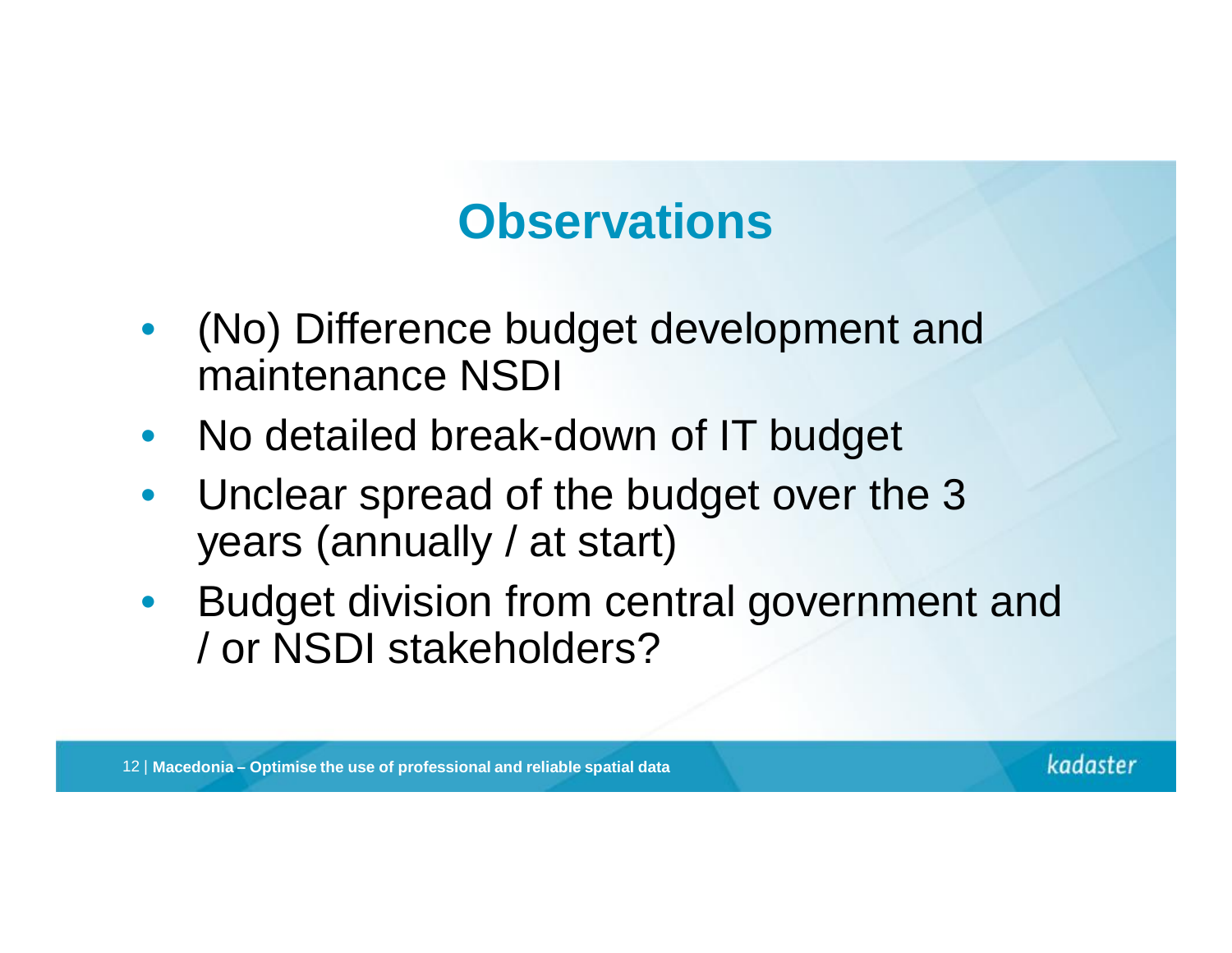# **MoSCoW**

- What is it?
	- **Must have**
	- Should have
	- Could have
	- Would have
- How can it help?
	- Risk Analysis
	- Prioritizing (M-S-C-W)
	- Ranking

13 | **Macedonia – Optimise the use of professional and reliable spatial data**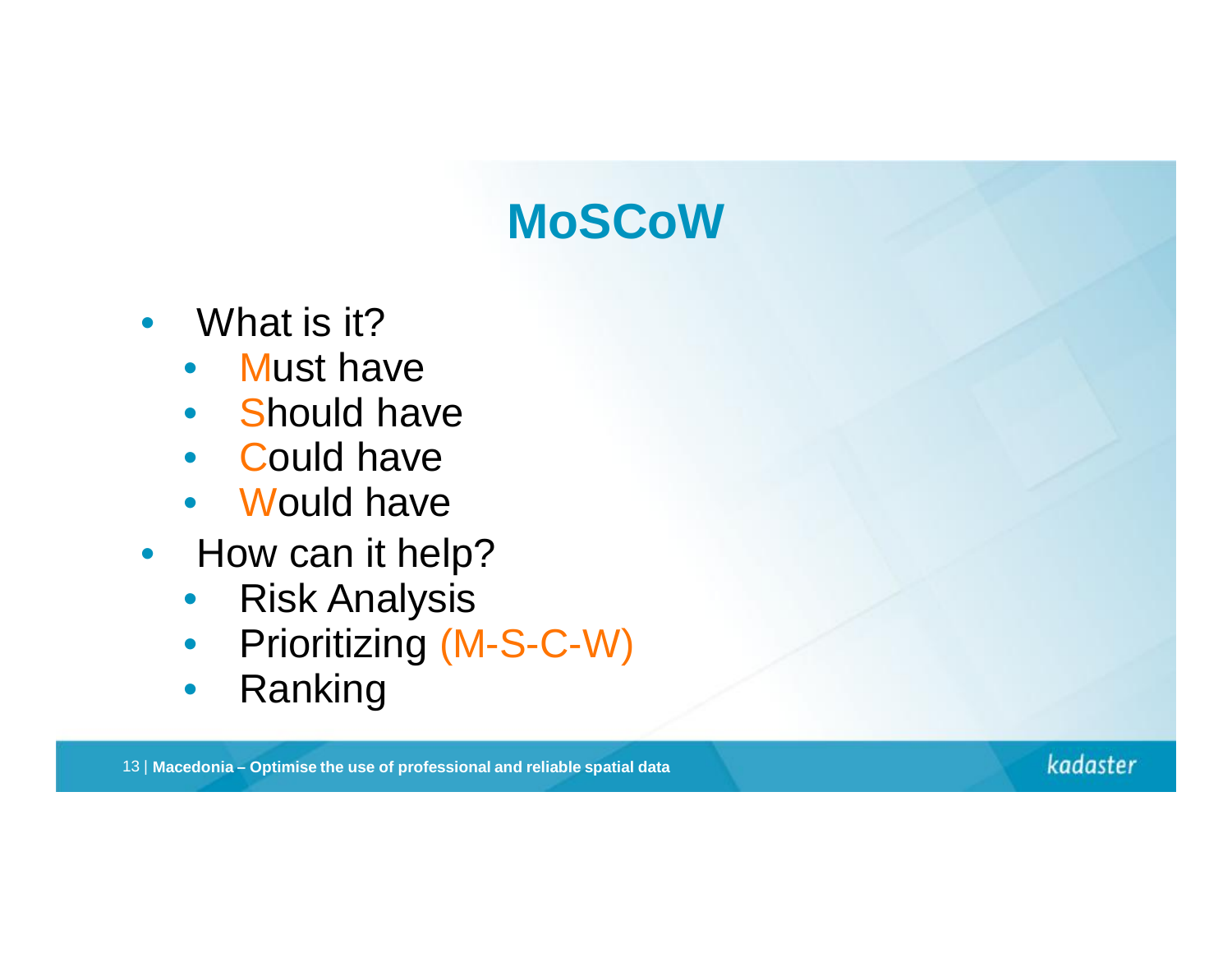# **Financial setting**

|                                                     | Year 1                          | <b>Year 2</b>                   | <b>Year 3</b>                   |
|-----------------------------------------------------|---------------------------------|---------------------------------|---------------------------------|
| <b>Budget partners</b>                              | 20 partners x 25k (0.5)<br>mln) | 20 partners x 25k (0.5)<br>mln) | 20 partners x 25k (0.5)<br>mln) |
| Additional government<br>budget                     | -?                              | ?                               | $\overline{?}$                  |
| Maintenance costs                                   |                                 |                                 |                                 |
| Development costs                                   |                                 |                                 |                                 |
| Actions:<br>Maintenance NSDI<br>portal and licenses |                                 |                                 |                                 |

14 | **Macedonia – Optimise the use of professional and reliable spatial data**